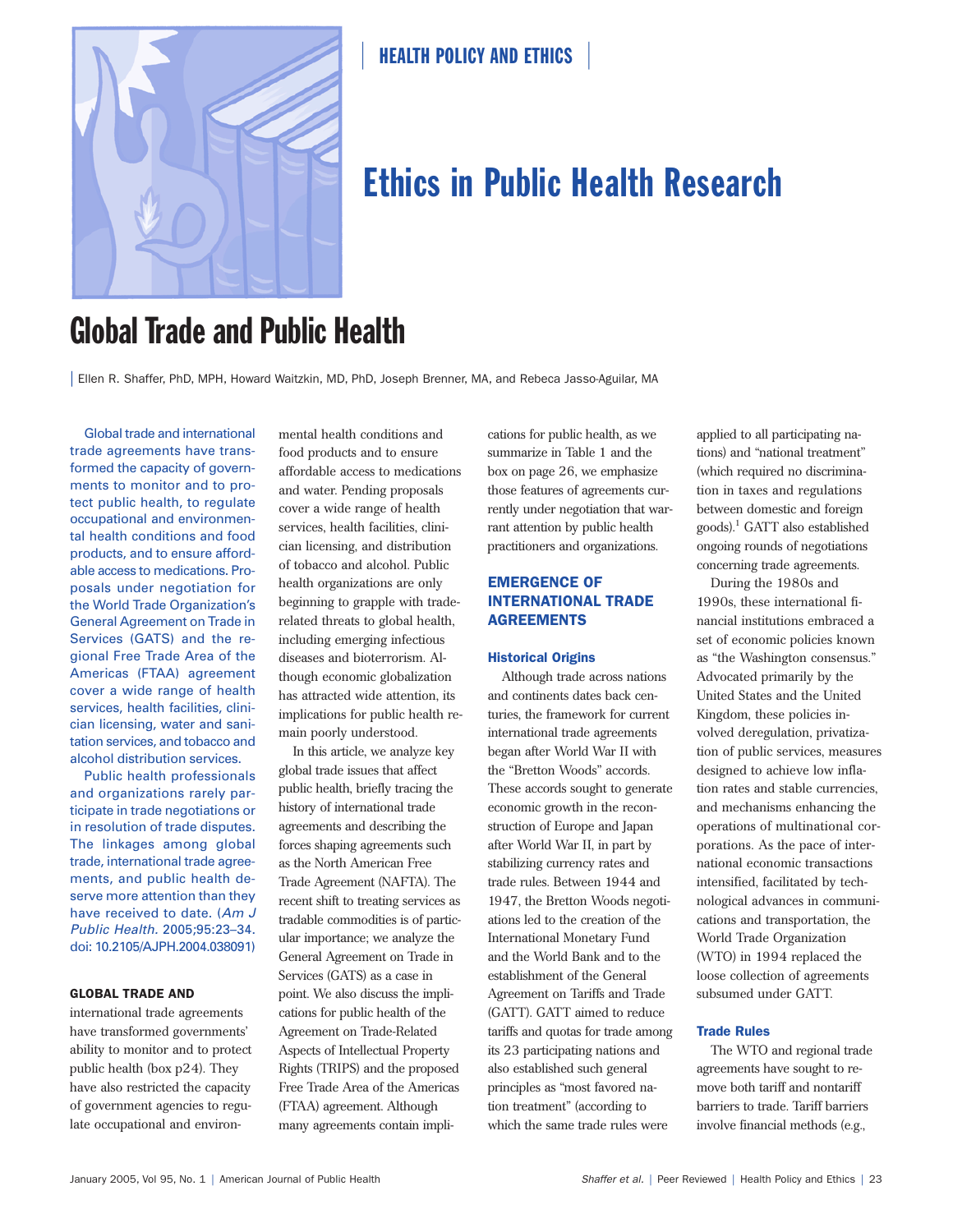

#### Examples of Actions Under International Trade Agreements That Affect Public Health

• Under Chapter 11 of the North American Free Trade Agreement (NAFTA), the Metalclad Corporation of the United States successfully sued the government of Mexico for damages after the state of San Luis Potosí prohibited Metalclad from reopening a toxic waste dump. The Methanex Corporation of Canada sued the government of the United States in a challenge regarding environmental protections against a carcinogenic gasoline additive, methyl tertiary butyl ether (MTBE), banned by the state of California. The Free Trade Area of the Americas (FTAA), currently under negotiation, would extend such investor's rights to all countries in the Western hemisphere except Cuba.

• Acting on behalf of pharmaceutical corporations, the US government invoked the Agreement on Trade-Related Aspects of Intellectual Property Rights (TRIPS) of the World Trade Organization (WTO) in working against attempts by South Africa, Thailand, Brazil, and India to produce low-cost antiretroviral medications effective against AIDS.

• Canada challenged France's ban on asbestos imports under WTO's Agreement on Technical Barriers to Trade. Although a WTO tribunal initially approved Canada's challenge, an appeal tribunal reversed the decision after international pressure.

• On behalf of the beef and biotechnology industries, the United States successfully challenged the European Union's ban of beef treated with artificial hormones under the WTO Agreement on the Application of Sanitary and Phyto-Sanitary Standards.

• Currently under negotiation, the WTO General Agreement on Trade in Services (GATS) targets the removal of restrictions on corporate involvement in public hospitals, water, and sanitation systems. GATS could affect state and national licensing requirements for professionals and may raise challenges to national health programs that limit participation by for-profit corporations.

• In the first trade dispute decided under GATS, a WTO tribunal rejected Mexico's defense of its telecommunications regulations. The tribunal found that charges including a contribution to the development of Mexico's telecommunications infrastructure were not "reasonable." Mexico had argued that GATS provisions appeared to give flexibility to governments in achieving development objectives, including Mexico's policy goal of promoting universal access to basic telecommunications services for its population.

taxes on imports) of protecting national industries from competition by foreign corporations. Nontariff barriers refer to laws and regulations affecting trade, including those that governments use to ensure accountability and quality. In more than 900 pages of rules, the WTO set criteria for permissible and impermissible nontariff barriers, for example domestic policies governing environmental protection, food safety, and health services. These rules aim to increase cross-border trade under the assumption that increased trade may enhance nations' wealth or well-being. While

aiming to achieve "free" trade across borders, the rules in trade agreements limit governments' regulatory authority over trade and enhance the authority of international financial institutions and trade organizations.2

Although the WTO (under general exceptions of GATT, Article XX) permits national and subnational "measures necessary to protect human, animal or plant life or health," other provisions make this exception difficult to sustain in practice. For example, a country can be required to prove that its laws and regulations represent the alternatives

that are least restrictive in regard to trade and that they are not disguised barriers to trade.<sup>3</sup> Such rules also can restrict public subsidies, including those designated for domestic health programs and institutions, labeling them potentially "trade distortive." Requiring that such subsidies apply equally to domestic and foreign companies that provide services under public contracts can preempt public policies directing subsidies to domestic corporations.

Of particular relevance to public health, 1 WTO provision requires "harmonization," that is, reducing variations in nations'

regulatory standards for goods and services. Proponents have noted that harmonization can motivate less developed countries to initiate labor and environmental standards where none had previously existed.<sup>4</sup> However, harmonization also can lead to erosion of existing standards, because it requires uniform global standards at the level *least* restrictive to trade.<sup>5</sup> The WTO encourages national governments to harmonize standards on issues as diverse as truck safety, pesticides, worker safety, community right-to-know laws regarding toxic hazards, consumer rights regarding essential services, banking and accounting standards, informational labeling of products, and pharmaceutical testing standards.

#### Trade Enforcement and National Sovereignty

WTO and regional agreements such as NAFTA supersede member countries' internal laws and regulations, including those governing public health. Under these agreements, governments at all levels are facing loss of sovereignty in policymaking pertinent to public health and health services. Technically, nations apply voluntarily to become WTO members. However, most less developed countries perceive that they will experience disadvantages in trade relations if they do not join.<sup>6</sup> Traditionally, government agencies at the federal, state, county, and municipal levels have been responsible for protecting the public's health, for example by ensuring safe water supplies, controlling environmen-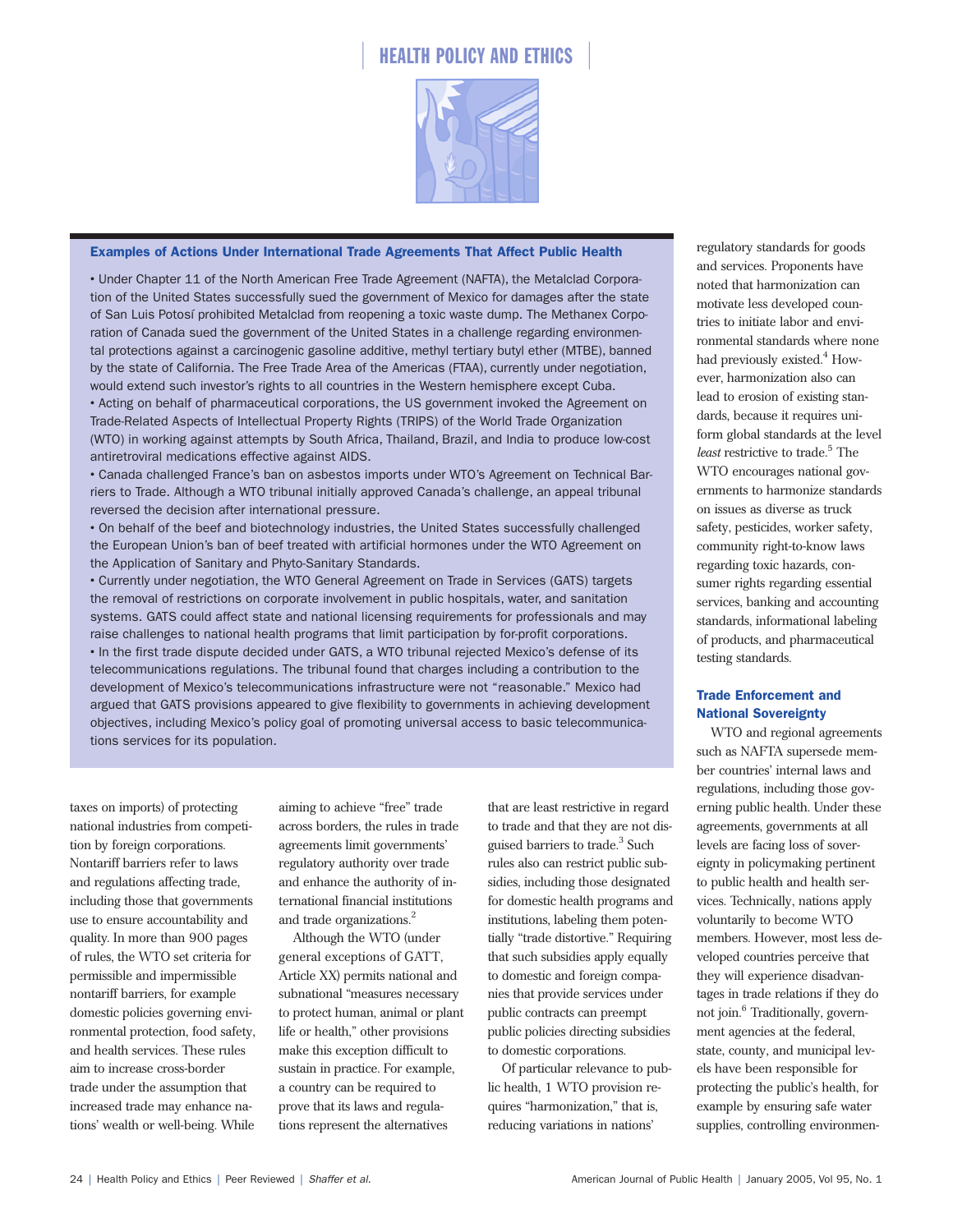

#### **TABLE 1—Summary of International Trade Agreements and Trade Organizations Pertinent to Public Health and Their Principal Implications for Public Health**

| Treaty, Organization, or Law                                                                                  | Focus and Implication                                                                                                                                                                                                                                                        | <b>Ratification or Negotiation Status</b>                                                                          | Examples of Cases Relevant to Public Health                                                                                                                                                                                                                                              |  |  |  |  |
|---------------------------------------------------------------------------------------------------------------|------------------------------------------------------------------------------------------------------------------------------------------------------------------------------------------------------------------------------------------------------------------------------|--------------------------------------------------------------------------------------------------------------------|------------------------------------------------------------------------------------------------------------------------------------------------------------------------------------------------------------------------------------------------------------------------------------------|--|--|--|--|
| Summary of key multilateral agreements                                                                        |                                                                                                                                                                                                                                                                              |                                                                                                                    |                                                                                                                                                                                                                                                                                          |  |  |  |  |
| General Agreement on<br>Trade and<br>Tariffs (GATT)                                                           | Part of Bretton Woods accords at end of World War II;<br>reduced tariffs as financial barrier to trade                                                                                                                                                                       | Applies to all 148 nations that<br>now participate in WTO                                                          | Venezuela won a challenge to the US Clean Air Act of 1990,<br>weakening regulation of gasoline contaminants that<br>contribute to pollution.                                                                                                                                             |  |  |  |  |
| <b>World Trade</b><br>Organization<br>(WTO)                                                                   | Emerged in 1994 from the "Uruguay round" of GATT<br>negotiations; created a stable organization with staff;<br>aims to remove tariff and nontariff barriers to trade                                                                                                         | Includes all WTO member nations                                                                                    | See below under separate trade agreements.                                                                                                                                                                                                                                               |  |  |  |  |
| General Agreement on<br><b>Trade in Services</b><br>$(GATS)^a$                                                | Opens services to participation by foreign private<br>corporations; services may include health care<br>services, national health programs, public hospitals<br>and clinics, professional licensure, water, and<br>sanitation systems                                        | Applies to WTO member nations;<br>commitments by countries<br>currently under negotiation                          | Country requests have targeted US professional licensing<br>requirements and restrictions on corporate involvement<br>in drinking water and wastewater systems.                                                                                                                          |  |  |  |  |
| Agreement on<br><b>Trade-Related</b><br>Aspects of<br>Intellectual<br>Property<br>Rights (TRIPS) <sup>a</sup> | Protects patents, copyrights, trademarks, and industrial<br>designs across national boundaries; limits<br>governments' ability to introduce medication<br>programs and to restrict the availability and<br>reimbursement of medications under publicly<br>funded programs    | Applies to WTO member nations;<br>rules concerning medications<br>for conditions such as AIDS<br>under negotiation | On behalf of pharmaceutical corporations, the United<br>States has challenged attempts by South Africa,<br>Thailand, Brazil, and India to produce low-cost<br>antiretroviral medications effective against AIDS.                                                                         |  |  |  |  |
| Agreement on<br><b>Technical Barriers</b><br>to Trade (TBT) <sup>a</sup>                                      | Reduces barriers to trade that derive from technical<br>standards and regulations applying to the safety<br>and quality of products; covers tobacco and<br>alcohol, toxic substances and waste,<br>pharmaceuticals, biological agents, foodstuffs,<br>and manufactured goods | Applies to WTO member nations                                                                                      | In its challenge of France's ban on asbestos imports, Canada<br>argued that international standards require the "least<br>trade restrictive" regulations; a WTO tribunal approved<br>the challenge, although an appeal tribunal rejected<br>Canada's claim after international pressure. |  |  |  |  |
| Agreement on the<br><b>Application of Sanitary</b><br>and Phyto-Sanitary<br>Standards (SPS) <sup>a</sup>      | Reduces barriers to trade that derive from governments'<br>regulations and laws designed to protect the<br>health of humans, animals, and plants; covers<br>food safety provisions                                                                                           | Applies to WTO member nations                                                                                      | On behalf of the beef and biotechnology industries, the<br>United States successfully challenged the European<br>Union's ban on beef treated with artificial hormones.                                                                                                                   |  |  |  |  |
| <b>Summary of key US regional agreements</b>                                                                  |                                                                                                                                                                                                                                                                              |                                                                                                                    |                                                                                                                                                                                                                                                                                          |  |  |  |  |
| North American Free Trade<br>Agreement (NAFTA) <sup>b</sup>                                                   | Removed most restrictions on trade among the<br>United States, Canada, and Mexico                                                                                                                                                                                            | Ratified and implemented in 1994                                                                                   | Under Chapter 11, the US Metalclad Corporation<br>successfully sued Mexico in regard to toxic waste<br>restrictions; the Methanex Corporation of Canada<br>challenged the United States over California's ban<br>of a carcinogenic gasoline additive.                                    |  |  |  |  |
| Free Trade Area of the<br>Americas (FTAA) <sup>b</sup>                                                        | Extends NAFTA to all countries of the Western<br>hemisphere except Cuba                                                                                                                                                                                                      | Under negotiation                                                                                                  | This agreement would open public sector health care<br>services and institutions to corporate participation.                                                                                                                                                                             |  |  |  |  |
| <b>Central American Free Trade</b><br>Agreement (CAFTA) <sup>b</sup>                                          | Applies NAFTA-like trade rules to the United States, the<br>5 Central American countries and the Dominican<br>Republic                                                                                                                                                       | Agreed by trade negotiators, signed<br>by US president, awaiting<br>consideration by US Congress                   | This agreement would interfere with the ability of Central<br>American generic drug industry to produce and sell<br>affordable prescription drugs.                                                                                                                                       |  |  |  |  |

<sup>a</sup>WTO trade agreement (applies to all WTO member nations).

<sup>b</sup>Regional trade agreement (applies only to signatory nations).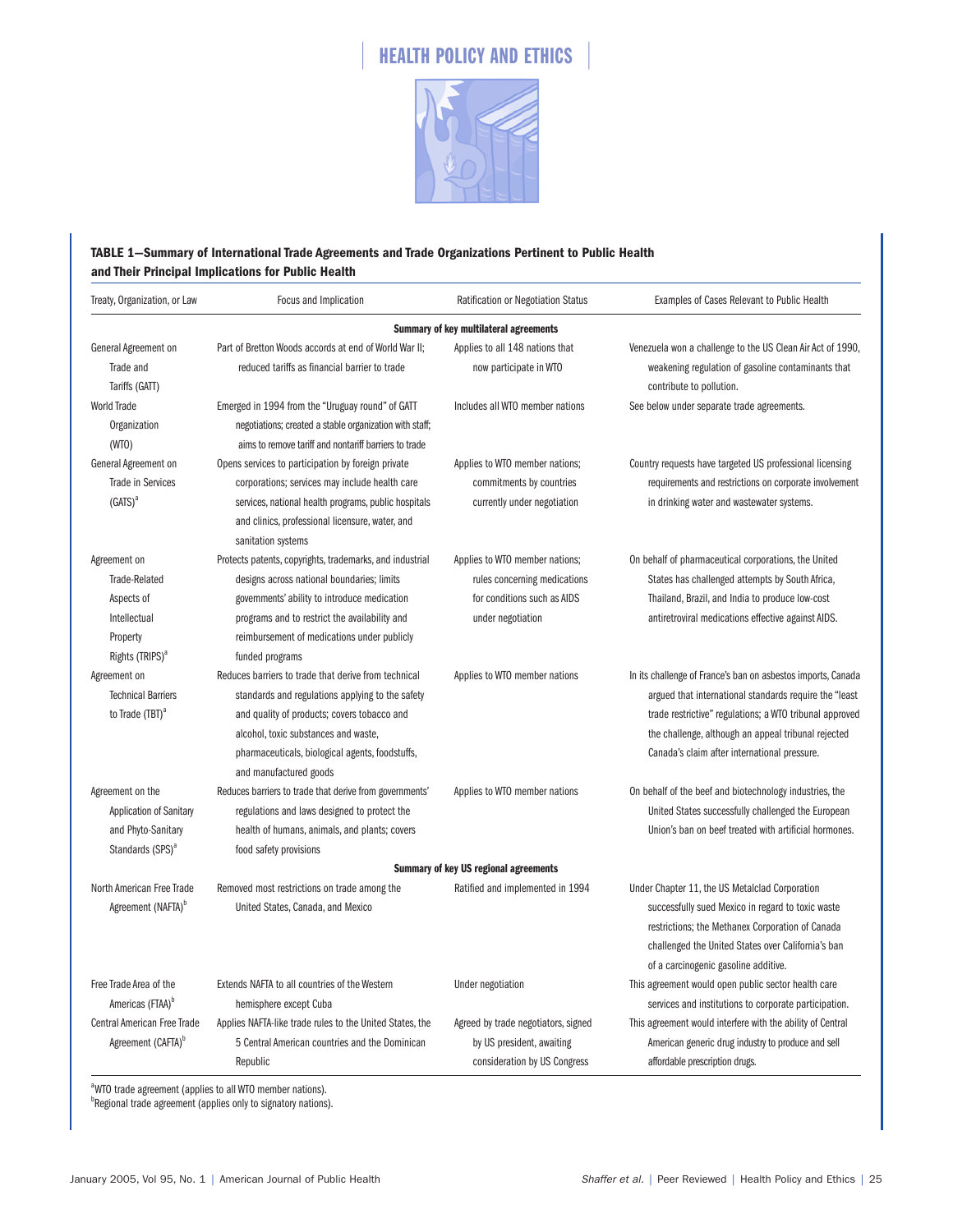

#### Glossary of Key Terms

| "Bretton Woods" accords                            | Agreements negotiated mainly at Bretton Woods, NH, at the end of World II; sought to generate economic<br>growth for the reconstruction of Europe and Japan, partly by stabilizing currency rates and rules for trade.                                                                                                                                                                                                                                                                                                                                                                     |
|----------------------------------------------------|--------------------------------------------------------------------------------------------------------------------------------------------------------------------------------------------------------------------------------------------------------------------------------------------------------------------------------------------------------------------------------------------------------------------------------------------------------------------------------------------------------------------------------------------------------------------------------------------|
| Commitment                                         | A country's decision to cover specified services under certain General Agreement on Trade in Services<br>(GATS) rules (market access and national treatment). When a country commits to a specific type of<br>service (for instance, health services, insurance services, public health services), the country must<br>include all of those services under these GATS rules. Later reversal of commitments is extremely<br>difficult because of a requirement of compensation to all countries whose companies have incurred<br>losses after beginning to provide the service in question. |
| Compulsory license                                 | Under Trade-Related Aspects of Intellectual Property Rights (TRIPS), a country may require that a<br>pharmaceutical company receive a government license to market a needed medication under patent<br>at a lower price than the company could charge under usual market conditions. Low-income countries<br>with AIDS epidemics have considered using compulsory licensing to enhance access to the newer<br>generation of effective but expensive medications for AIDS.                                                                                                                  |
| Domestic regulation rule                           | Provision under World Trade Organization (WTO), adopted in other regional and bilateral agreements, that<br>government regulations and standards regarding services are "not more burdensome than necessary<br>to ensure the quality of the service" (the "necessity test") and do not constitute barriers to trade.                                                                                                                                                                                                                                                                       |
| Harmonization                                      | Principle that seeks to reduce variation in nations' regulatory standards for goods and services; requires<br>uniform global standards in health and safety at the level least restrictive to trade.                                                                                                                                                                                                                                                                                                                                                                                       |
| <b>International Monetary</b><br>Fund (IMF)        | International financial institution initiated after World War II as part of Bretton Woods accords. The IMF's<br>mission is to "to promote international monetary cooperation, exchange stability, and orderly exchange<br>arrangements; to foster economic growth and high levels of employment; and to provide temporary<br>financial assistance to countries to help ease balance of payments adjustment" (see http://www.imf.<br>org/external/about.htm).                                                                                                                               |
| Investor's rights                                  | Mechanism under Chapter 11 of North American Free Trade Agreement (NAFTA) by which individual<br>foreign investors or corporations can directly sue any of the 3 participating national governments.                                                                                                                                                                                                                                                                                                                                                                                       |
| Market access                                      | Principle that prohibits governments from restricting the number or type of providers for a specific good or<br>service within a country.                                                                                                                                                                                                                                                                                                                                                                                                                                                  |
| Most favored nation<br>treatment                   | Principle that applies the same trade rules to all countries participating in a trade agreement.                                                                                                                                                                                                                                                                                                                                                                                                                                                                                           |
| Multilateral, regional,<br>bilateral agreements    | Defines which group of countries are signatories and which sets of rules apply. Multilateral WTO<br>agreements apply to all 148 WTO member countries. Countries can negotiate regional agreements or<br>bilateral (country-to-country) agreements. There is debate on whether WTO rules act as a floor or a<br>ceiling for regional and bilateral agreements.                                                                                                                                                                                                                              |
| National treatment                                 | Principle that requires no discrimination in taxes and regulations between domestic and foreign goods<br>and services.                                                                                                                                                                                                                                                                                                                                                                                                                                                                     |
| Non-tariff barriers to trade                       | Laws and regulations affecting trade, including those used by governments to ensure accountability and<br>quality in such areas as environmental protection, food safety, and health services.                                                                                                                                                                                                                                                                                                                                                                                             |
| Tariff barriers to trade                           | Financial methods of protecting national industries from competition by foreign corporations, such as<br>taxes on imports.                                                                                                                                                                                                                                                                                                                                                                                                                                                                 |
| <b>Trade Promotion Authority</b><br>("Fast Track") | US Congress delegates authority for negotiation of trade agreements to the president; permits only<br>approval or disapproval without amendment by Congress.                                                                                                                                                                                                                                                                                                                                                                                                                               |
| Washington consensus                               | Set of economic policies that favor deregulation, privatization of public services, measures to achieve low<br>inflation and stable currencies, and mechanisms that enhance the operations of multinational<br>corporations.                                                                                                                                                                                                                                                                                                                                                               |
| World Bank                                         | International financial institution initiated after World War II as part of Bretton Woods accords. The World<br>Bank's Mission was initially to contribute through loans to the economic reconstruction of Europe and<br>Japan. Its current mission is "to fight poverty and improve the living standards of people in the<br>developing world" (see http://web.worldbank.org/WBSITE/EXTERNAL/EXTABOUTUS/0,,pagePK:<br>43912~piPK:36602~theSitePK:29708,00.html).                                                                                                                          |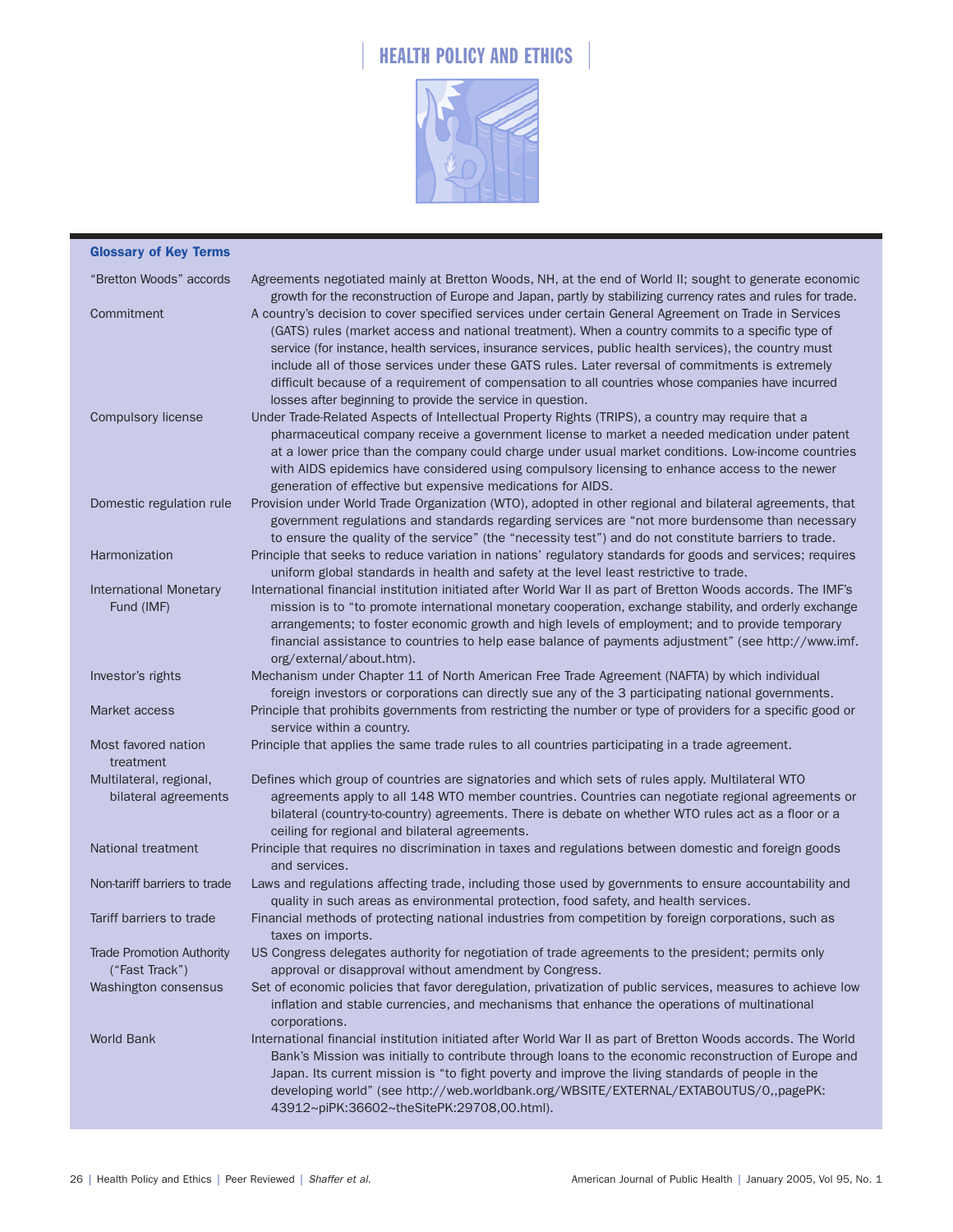

tal threats, and monitoring industries in regard to occupational health conditions. Trade agreements can reduce or eliminate such governmental activities to the extent that they represent barriers to trade.

In cases of dispute, an appointed 3-member WTO tribunal, rather than a local or national government, determines whether a challenged policy conforms to WTO rules. This tribunal includes experts in trade but not necessarily in the subject matter of the cases in question (e.g., cases involving health or safety) or in the laws of the contesting countries.<sup>3</sup> Documents and hearings are closed to the public, the press, and state and local elected officials; the WTO considers only federal governments as members.

When a tribunal finds that a domestic law or regulation does not conform to WTO rules, the tribunal orders that the contested transaction in question must proceed. If a country fails to comply, the WTO can impose financial penalties and authorize the "winning" country to apply trade sanctions against the "losing" country in whatever sector the winner chooses until the other country complies. In challenges decided by WTO or NAFTA tribunals, corporations and investors have caused governments to suffer financial consequences and trade sanctions because of governments' efforts to pursue traditional public health functions (box p24). Losing countries in these cases experience pressure to eliminate or to change the legislation in ques-

tion and not to enact similar new laws.

#### TRADE AGREEMENTS AND PUBLIC HEALTH

A set of international trade agreements applies to all WTO member countries (currently 148). WTO agreements pertinent to public health include GATS, TRIPS, the Agreement on the Application of Sanitary and Phyto-Sanitary Standards, and the Agreement on Technical Barriers to Trade. In addition, regional agreements and nation-to-nation (bilateral) agreements are proliferating, with provisions based on the WTO and NAFTA.

#### North American Free Trade Agreement (NAFTA)

Initiated in 1994, NAFTA focuses on expanding opportunities for new investments, acquiring property, and opening services to competition by private corporations in the United States, Canada, and Mexico. NAFTA provisions have proven controversial, in that numerous US-based manufacturing industries have moved to Mexico, where environmental and occupational health standards are less strict and most companies pay lower wages. Unemployment and cuts in benefits for workers remaining employed in the United States have resulted in a growing number of uninsured workers and families.<sup>7</sup> Overall, NAFTA did not create the new jobs in the United States that proponents predicted and has contributed to increasing inequality of wages.<sup>8</sup>

In Mexico, NAFTA's impact has proven more dramatic. Jobs lost in agriculture owing to the increases in imports have far outweighed the jobs created by export manufacturing. Unemployment has increased most dramatically in rural areas.<sup>8</sup> After NAFTA lowered tariffs on US agricultural products, crop prices dropped, and even Mexican subsistence farmers could not compete with US agribusiness, which receives large government subsidies. Between 1994 and 2003, 9.3 million workers entered Mexico's labor market, but only 3 million new jobs were created during that period; in the same time span, real wages lost approximately 20% of their purchasing power.<sup>9</sup> NAFTA also has led to widespread environmental damage as agriculture has seen a shift to large-scale, exportoriented farms that rely on water-polluting agrochemicals and more use of water for irrigation.<sup>8</sup> Chronic public health problems along the border between the United States and Mexico persist.<sup>10</sup>

Chapter 11 of NAFTA, concerning investments, includes a unique "investor's rights" mechanism by which individual foreign corporations (referred to as "investors") can directly sue any of the 3 participating national governments. Before the establishment of NAFTA, trade agreements permitted only countryto-country enforcement by governments. However, companies can now sue for loss of current or future profits, even if the loss is caused by a government

agency's prohibiting the use of a toxic substance.<sup>11</sup>

Several landmark cases filed under Chapter 11 have dealt with environmental laws or regulations. For example, a NAFTA tribunal awarded the US-based Metalclad Company \$16.7 million in its suit against Mexico. The state of San Luis Potosí had refused permission for Metalclad to reopen a waste disposal facility after a geological audit showed that the facility would contaminate the local water supply and after the local community opposed the reopening. Metalclad claimed that this local decision constituted an expropriation of its future potential profits and filed a successful suit against the country of Mexico.<sup>12,13</sup>

In addition, the Methanex Corporation of Canada initiated an approximately \$1 billion suit against the United States after the state of California banned the use of methyl tertiary butyl ether (MTBE), a gasoline additive, because of its demonstrated carcinogenicity. Methanex produces methanol, a component of MTBE. This case remains under consideration by a closed appeal tribunal, while MTBE remains in use in California.

Such cases can exert a chilling effect on environmental protection efforts. For instance, several other states have deferred their planned bans on MTBE as a result of the threat posed by the pending Methanex case.14 Similar investor's rights provisions have appeared in other regional and bilateral agreements, such as those recently negotiated by the United States with Singapore and Chile.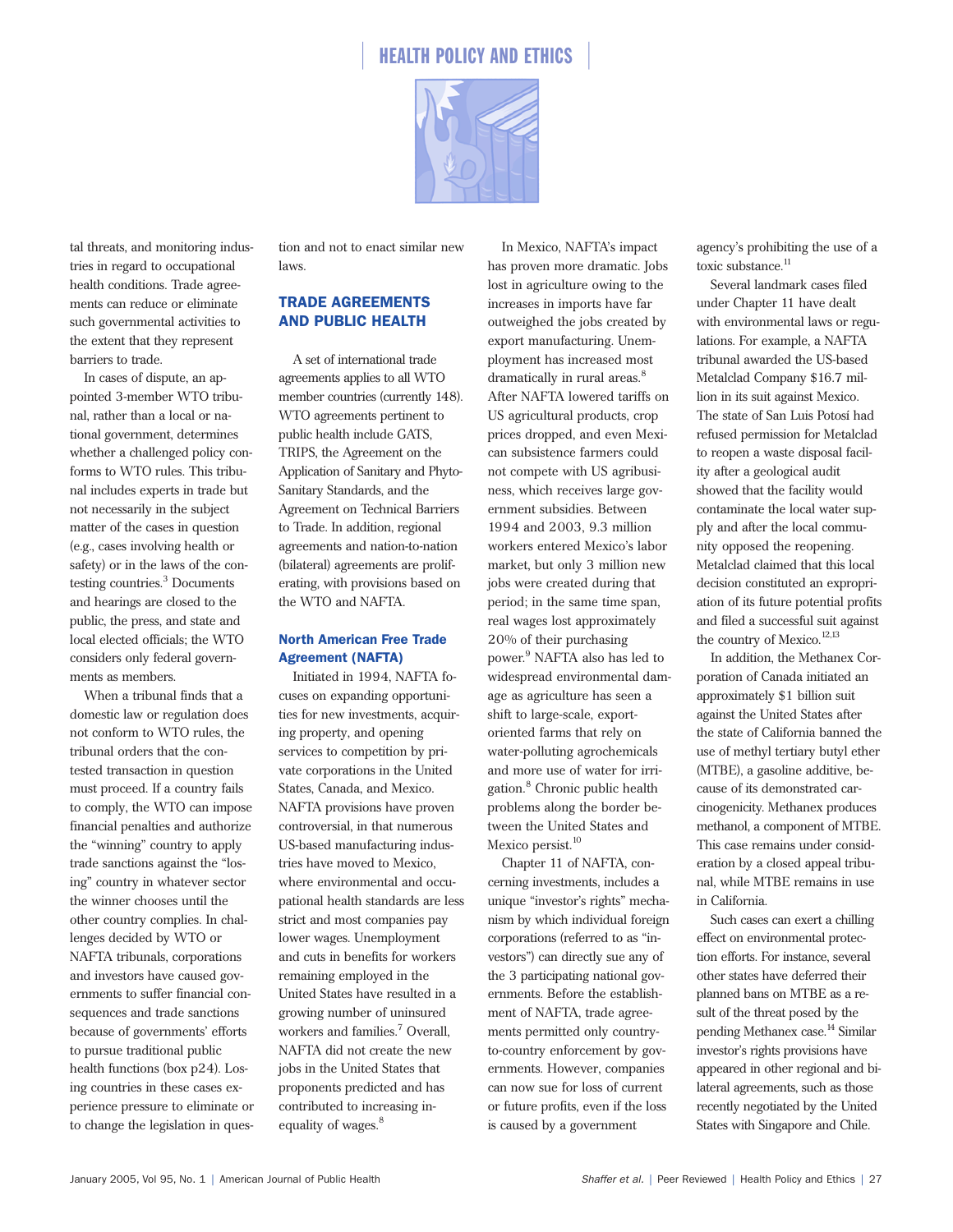

#### Free Trade Area of the Americas (FTAA)

The FTAA proposes that most provisions of NAFTA be extended to all 31 of the remaining nations in the Western hemisphere with the exception of Cuba.15 Ongoing negotiations include efforts to introduce an investor's rights clause, similar to NAFTA's, as well as to replicate features of GATS and other WTO agreements. If completed on schedule, negotiations will conclude in early 2005.

The FTAA agreement would foster participation of multinational corporations in administering programs and institutions, such as public hospitals and community health centers, currently managed in the public sector. US-based insurance companies have expressed their interest in delivering services now provided by public sector social security systems throughout Latin America,<sup>16</sup> as indicated in their testimony on the FTAA (Washington, DC, March 28, 2000): "public ownership of health care has made it difficult for U.S. private-sector health care providers to market in foreign countries. ... Existing regulations . . . present serious barriers . . ., including restricting licensing of health care professionals, and excessive privacy and confidentiality regulations."<sup>17</sup>

Proponents of privatization emphasize the inefficiencies and corruption that have occurred in some countries' public sector programs. However, in many countries privatization and the participation of multinational corporations in public services have

led to problematic effects. Such changes in Latin America have resulted in barriers to access stemming from copayments, private practitioners' refusal to see patients because corporations have not paid professional fees, and bureaucratic confusion in the assignment of private providers; public sector expenditures increasingly have covered the higher administrative costs and profits of investors as clinical services have decreased for the poor at public hospitals and health centers.<sup>16,18,19</sup> Similar trends have occurred in Africa and Asia. $20,21$ 

Although, at present, countries are free to privatize public services, the FTAA would impose the threat of a trade challenge against countries' decisions to maintain or to expand public services, as well as costly trade sanctions if privatized services were to be returned to the public sector. FTAA chapters directly related to public health cover trade in services such as health care, water, education, and energy; intellectual property, which addresses access to affordable medications; standards for plant and food safety; and rules regarding governments' allocation of subsidies and procurement of goods and services. Also important to public health, the FTAA's language on financial investments adopts Chapter 11 of NAFTA as a model, and rules on trade in products could restrict governments' regulation of product safety.

The FTAA process is entirely "top down"; all services are covered by all FTAA rules unless a

country takes action affirmatively to exclude specific services. The Central American Free Trade Agreement (CAFTA), awaiting final review by Congress as of late 2004, and recently concluded US bilateral agreements with Chile, Singapore, Vietnam, and Jordan contain similar provisions.

#### General Agreement on Trade in Services (GATS)

Recognizing the increasing proportion of economic activities worldwide devoted to services, this WTO agreement encourages private investment and deregulation in terms of a wide spectrum of services. GATS treats human services such as health care, water and sanitation, energy, and education as commodities subject to trade rules. According to its stated aims, GATS will progressively cover an increasing number of services over time. The current round of GATS negotiations is scheduled to conclude in 2005.

A majority of GATS rules, including "most favored nation," are "top down" (Table 2). That is, they already apply to all services in all WTO member countries. For example, according to the domestic regulation rule, government regulations regarding services should not be "more burdensome than necessary to ensure the quality of the service," and qualification requirements and procedures for service providers, technical standards, and licensing requirements should not constitute unnecessary barriers to trade in services. $<sup>1</sup>$  When the process of</sup>

minimizing trade restrictions comes into conflict with health standards, trade tribunals under WTO usually have decided that the former take priority. $22$  GATS sections on subsidies and government procurement, described subsequently, also apply to all services offered.

Because many countries have opposed expanding WTO rules to the service sector, GATS operates, to some extent, according to a stepwise approach. Through a "bottom-up" process, nations negotiate with each other to "commit" to covering (or adding to the list of) services falling under 2 trade rules (Table 3). One of these rules, referred to as "market access," prohibits governments from restricting numbers or types of service providers. As an example, this rule could undermine local laws restricting the number of liquor stores on a city block. Under the second rule, "national treatment" (described earlier), a country must treat foreign companies in the same manner as domestic companies.23 Programs designed to achieve social goals, such as measures aimed at ensuring accountability in regard to national privacy regulations by restricting medical transcription services to domestic companies, could violate this rule by "discriminating" against foreign corporations.

Within these 2 rules, GATS specifies 4 service modes to which a country can commit particular services<sup>24</sup>: (1) delivery of services based in 1 country to consumers based in another country (e.g., telemedicine), (2) delivery of services to foreign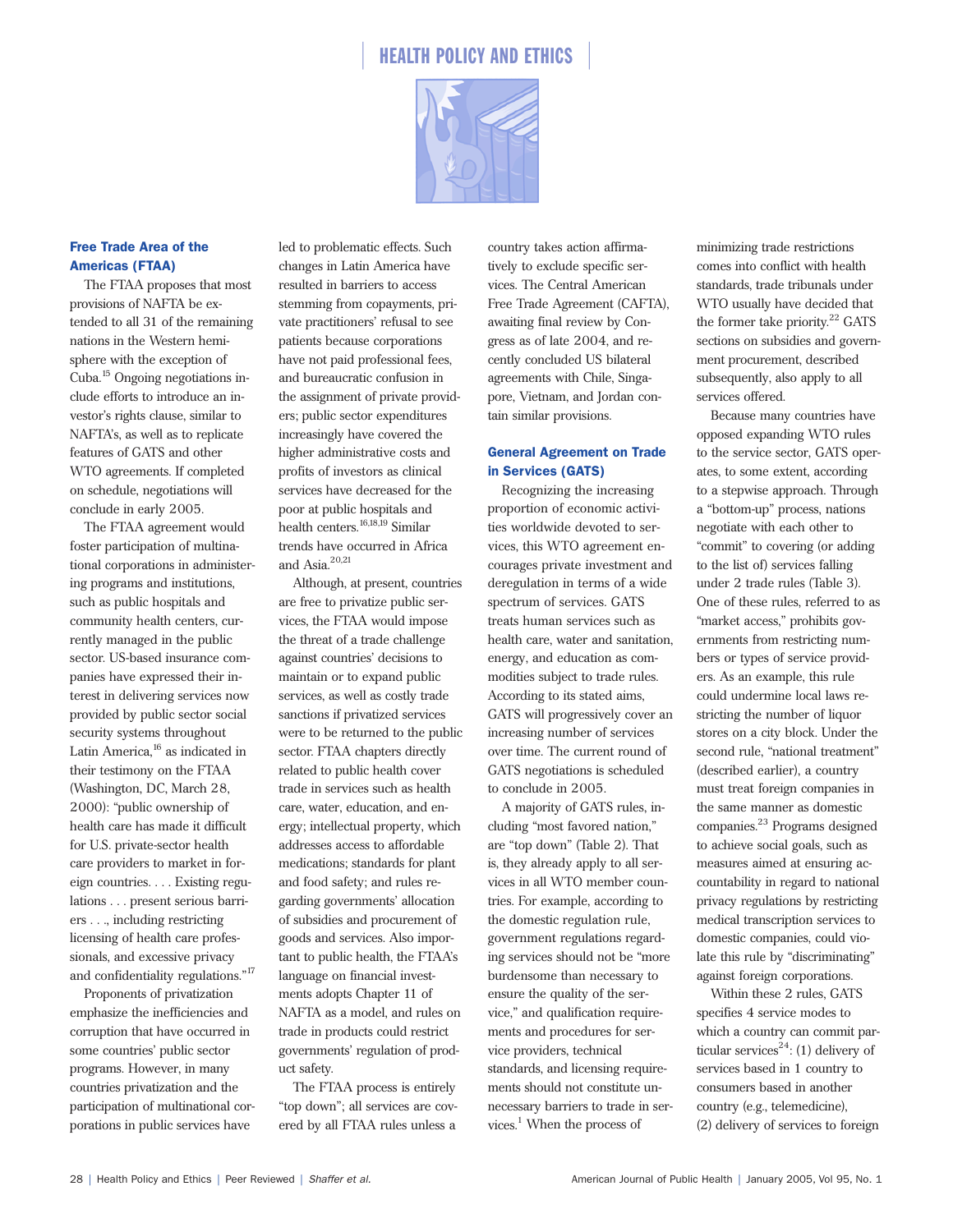

#### **TABLE 2—Major Provisions and "Top-Down" Rules Relevant to Public Health in the General Agreement on Trade in Services (GATS)**

| Rule                                                            | Content                                                                                                                                                                                                                                                                                                                                                                                                                                                                                                                                                                                                                                   | <b>Issues Relevant to Public Health</b>                                                                                                                                                                                                                                                                                                                                                                                                                                                                                                                  |
|-----------------------------------------------------------------|-------------------------------------------------------------------------------------------------------------------------------------------------------------------------------------------------------------------------------------------------------------------------------------------------------------------------------------------------------------------------------------------------------------------------------------------------------------------------------------------------------------------------------------------------------------------------------------------------------------------------------------------|----------------------------------------------------------------------------------------------------------------------------------------------------------------------------------------------------------------------------------------------------------------------------------------------------------------------------------------------------------------------------------------------------------------------------------------------------------------------------------------------------------------------------------------------------------|
| Disclosure (Article III)                                        | Each nation shall publish all current laws, regulations, or<br>administrative guidelines related to GATS and at                                                                                                                                                                                                                                                                                                                                                                                                                                                                                                                           | Rule imposes an administrative burden on local, state, and federal<br>governments.                                                                                                                                                                                                                                                                                                                                                                                                                                                                       |
|                                                                 | least annually inform the WTO's Council for Trade in<br>Services of the introduction of any new measures, or<br>any changes to existing measures, which significantly<br>affect trade in services covered by its specific<br>commitments under this agreement.                                                                                                                                                                                                                                                                                                                                                                            | International involvement in domestic rule making is costly.                                                                                                                                                                                                                                                                                                                                                                                                                                                                                             |
| Domestic regulation<br>(Article VI)                             | The WTO's Council for Trade in Services shall establish any<br>necessary disciplines to ensure that measures relating<br>to qualification requirements and procedures, technical<br>standards, and licensing requirements do not constitute<br>unnecessary barriers to trade in services. Such<br>measures should be based on objective and<br>transparent criteria, such as competence and<br>the ability to supply the service, and should not<br>be more burdensome than necessary to ensure<br>the quality of the service. Licensing procedures<br>should not in themselves constitute a restriction<br>on the supply of the service. | Trade tribunals without expertise in health can determine that laws and<br>regulations that protect health are more burdensome than necessary<br>and are unnecessary barriers to trade in services. Criteria for this<br>determination have not been specified.<br>"Overly burdensome" measures could include training and licensing<br>for health professionals, privacy of information, patient protection,<br>health and safety, alcohol and tobacco control, equitable services<br>for vulnerable populations, and access to affordable medications. |
| Monopolies and exclusive<br>service suppliers<br>(Article VIII) | Nations must ensure that any monopoly supplier of a service<br>subject to a GATS commitment does not compete to<br>supply that service outside the scope of its present<br>monopoly rights. If a member grants new monopoly<br>rights regarding the supply of a service covered by<br>its specific commitments, it shall notify the WTO's<br>Council for Trade in Services no later than 3 months<br>before the intended implementation.                                                                                                                                                                                                  | Some public health systems are monopoly suppliers of health care and<br>insurance. Since the United States has made a GATS commitment for<br>health insurance, legislation to create a nationally or state-funded<br>health insurance system would have to be reported 3 months in<br>advance to the WTO to ensure that the program would not prevent<br>competition among private insurance companies.                                                                                                                                                  |
| Government procurement<br>(Article XIII)                        | Procurement of services by governmental agencies can be<br>exempt from GATS if the services are purchased for<br>governmental purposes and not with a view to<br>commercial resale or use in the supply of services for<br>commercial sale.                                                                                                                                                                                                                                                                                                                                                                                               | Some public payments could be considered purchases for commercial sale<br>and therefore could be challenged under GATS. For example, Medicaid<br>payments to private hospitals and nursing homes that are then used<br>to reimburse temporary employment agencies could be considered<br>commercial sales.                                                                                                                                                                                                                                               |
| Subsidies (Article XV)                                          | Members recognize that, in certain circumstances, subsidies<br>may have distortive effects on trade in services.<br>Members shall enter into negotiations with a view to<br>developing the necessary multilateral disciplines to<br>avoid such trade-distortive effects.                                                                                                                                                                                                                                                                                                                                                                  | Government subsidies for many health services at the local, state, and<br>federal levels could be challenged as distortions to trade, including<br>disproportionate share hospital payments and community health<br>center allocations.                                                                                                                                                                                                                                                                                                                  |

*Note.* "Top-down" GATS rules apply to all services. The exact wording of some provisions is under negotiation.

consumers within the provider's country (e.g., "niche" specialty medical services that patients

travel to receive), (3) investment in the services of another country, and (4) temporary migration

by workers. For example, covering a service such as hospitals under Mode 3 can restrict nations' or states' ability to limit or control foreign investments in their health care systems. Cover-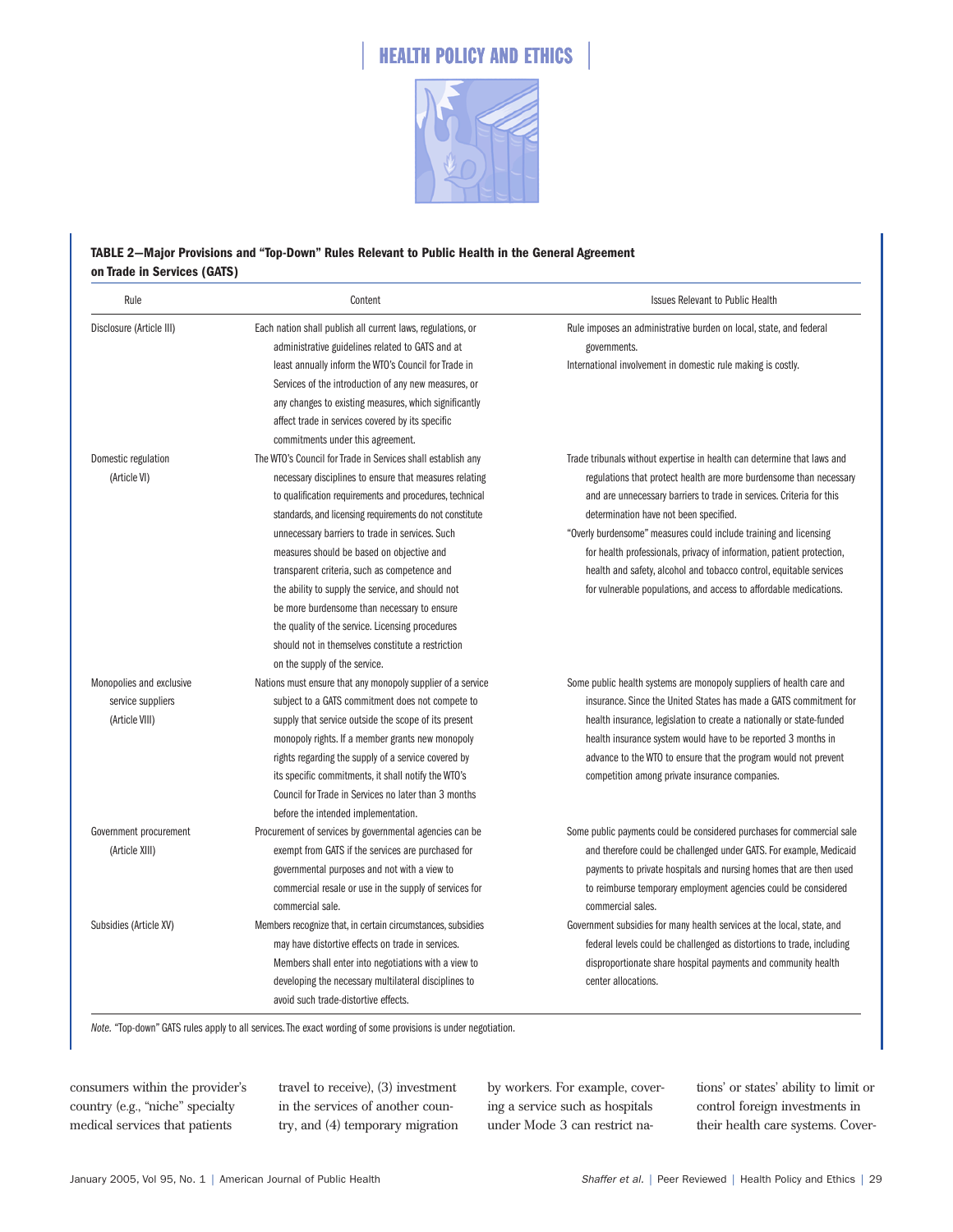

#### **TABLE 3—Selected Health-Related Services Currently Covered by the United States Under the "Bottom-Up" Rules of the General Agreement on Trade in Services (GATS)**

| Service Category That<br>the United States<br>Has Agreed to Cover                       | GATS Rules and Modes <sup>a</sup><br>That the United States<br>Has Agreed to Apply      | US Measures <sup>b</sup> and<br>Programs Subject to Challenge                                                                                                                                                            | <b>Measures and Services Currently</b><br>Excluded From Bottom-Up Rules;<br>Pending Requests to Remove Exclusions                                                                                                                                                                                                                                                                                                                                                                                                                                                            |
|-----------------------------------------------------------------------------------------|-----------------------------------------------------------------------------------------|--------------------------------------------------------------------------------------------------------------------------------------------------------------------------------------------------------------------------|------------------------------------------------------------------------------------------------------------------------------------------------------------------------------------------------------------------------------------------------------------------------------------------------------------------------------------------------------------------------------------------------------------------------------------------------------------------------------------------------------------------------------------------------------------------------------|
| Hospital and community<br>health center<br>services                                     | Market access: mode 2                                                                   | Prioritization of resources for domestic populations vs<br>foreigners who travel to the United States to<br>receive services                                                                                             | No exclusions or requests                                                                                                                                                                                                                                                                                                                                                                                                                                                                                                                                                    |
|                                                                                         | Market access: mode 3                                                                   | Limits on establishment of hospital services based on<br>need, outcomes, or other criteria (e.g., coronary care<br>or neonatal intensive care units)                                                                     | Need-based limits on new hospitals, medical equipment, or medical<br>procedures "may" be excluded<br>New York rules limiting corporate ownership of hospitals, nursing<br>homes, or diagnostic and treatment centers excluded<br>Michigan and New York laws on licensing of managed care<br>organizations excluded                                                                                                                                                                                                                                                           |
|                                                                                         | National treatment:<br>modes 2 and 3                                                    | Public sector support for domestic safety net providers                                                                                                                                                                  | Mexico and Paraguay have requested removing restriction of federal<br>or state government reimbursement to licensed facilities in<br>the United States                                                                                                                                                                                                                                                                                                                                                                                                                       |
|                                                                                         | National treatment:<br>mode 4                                                           | Training and residency requirements for nonprofessional<br>health personnel (e.g., technicians, clerical workers)                                                                                                        | No stated exclusions or requests                                                                                                                                                                                                                                                                                                                                                                                                                                                                                                                                             |
| Health insurance                                                                        | Market access:<br>modes 1, 2, and 3                                                     | Limits on number of competing insurers                                                                                                                                                                                   | State laws limiting foreign life, accident, and health insurance<br>companies excluded<br>Tax exemptions for employee benefit trusts excluded<br>European Union has requested removal of exclusion that grants<br>tax exemptions for employee benefit trusts                                                                                                                                                                                                                                                                                                                 |
|                                                                                         | National treatment:<br>modes $1, 3$ , and $4$                                           | Government subsidies and procurement under Medicare<br>and Medicaid<br>New government programs to extend coverage<br>Patient protection laws<br>Restrictions on genetic and gender discrimination<br>Privacy protections | Worker's compensation excluded                                                                                                                                                                                                                                                                                                                                                                                                                                                                                                                                               |
| Environmental services:<br>sanitation, sewage,<br>nature and<br>landscape<br>protection | Market access:<br>modes $1, 2$ , and $3$<br>National treatment:<br>modes 1, 2, 3, and 4 | Rules and decisions regarding standards for delivery<br>of services                                                                                                                                                      | European Union has requested that the United States cover drinking<br>water and wastewater treatment, which would facilitate<br>privatization                                                                                                                                                                                                                                                                                                                                                                                                                                |
| Distribution of goods,<br>including tobacco<br>and alcohol products                     | National treatment:<br>modes 1, 2, 3, and 4                                             | State run liquor stores                                                                                                                                                                                                  | Wholesale distribution of alcohol and tobacco products is currently<br>covered by national treatment but not by market access rules<br>Retail distribution of alcohol and tobacco products is currently not<br>covered by market access and national treatment rules<br>European Union has requested that the United States cover retail<br>distribution of alcohol under market access rules. This could<br>challenge state laws and regulations restricting retail<br>distribution of alcohol products and communities' efforts to<br>limit liquor stores in neighborhoods |

*Note*. Under "bottom-up" rules, countries can choose whether and how particular services are covered. The major bottom-up rules are (1) market access rules, which prohibit government limitations on the amount or type of services supplied by foreign private service providers, and (2) national treatment rules, which grant foreign private service providers the same treatment as domestic service providers.

<sup>a</sup>Market access and national treatment rules can be applied to cover services in any or all of the following "modes" of trade: mode 1 (cross-border supply: provision of services to consumers located abroad [e.g., telemedicine]), mode 2 (consumption abroad: provision of services in the provider's home country to foreign consumers [e.g., "niche" specialty medical services that patients travel to receive]), mode 3 (commercial presence: foreign direct investment [e.g., European hospital chain ownership of hospitals in the United States]), and mode 4 (presence of natural persons: temporary immigration of personnel [e.g., health professionals, nonprofessional health workers]).

<sup>b</sup>Measures refer to laws, regulations, and governmental funding arrangements.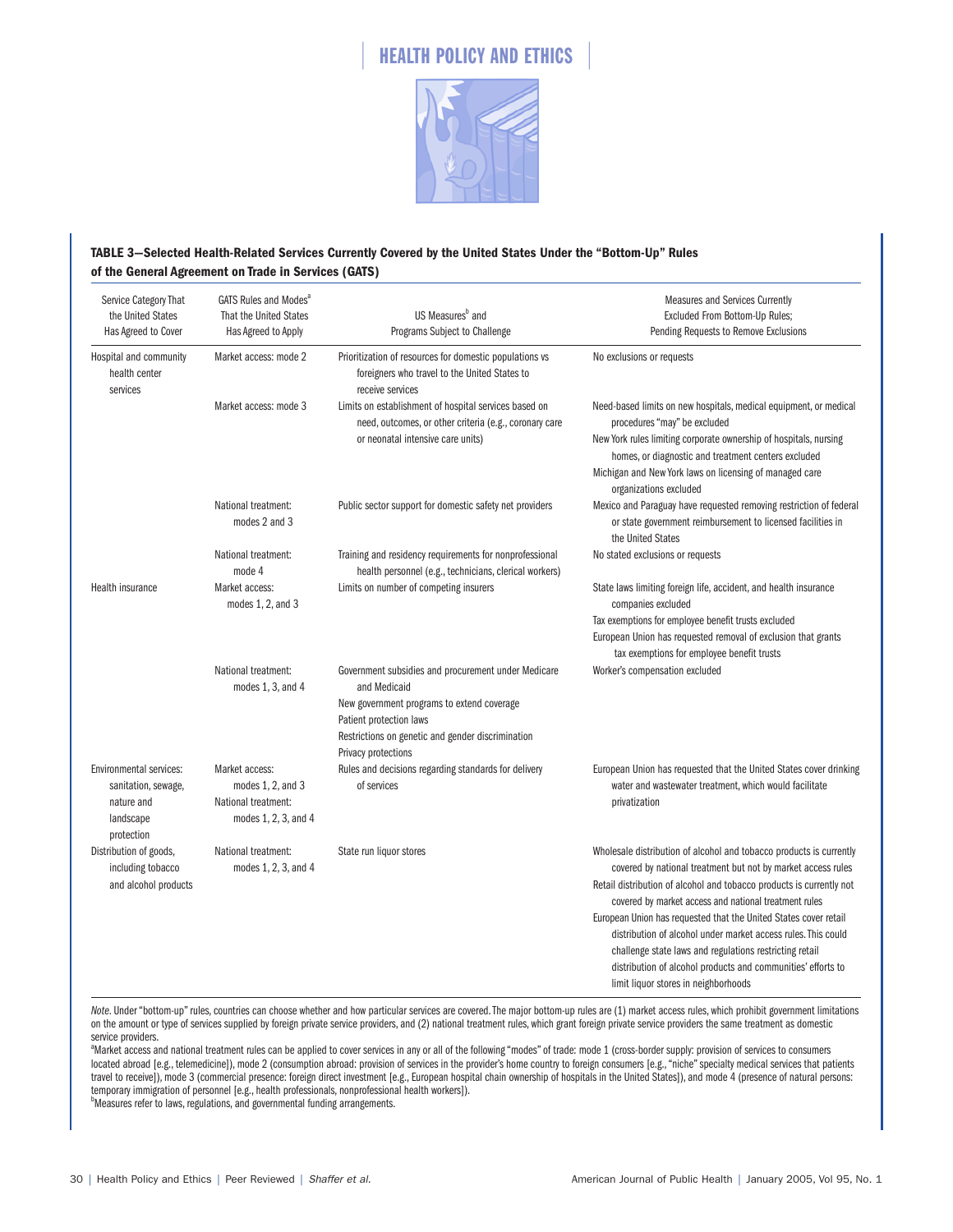



ing nurses under Mode 4 can accelerate the migration of trained clinicians.

There is no formal process for public debate in GATS decisions about committing services; countries make confidential requests regarding services that they would like other countries to commit, and the respondents can agree or disagree. Regarding public health, the European Union has requested that the United States drop restrictions on private corporate involvement in water and sanitation systems, as well as in the retail distribution of alcohol products.<sup>25</sup> While the European Union has announced that it will not commit further any of its own human services, both the EU

and the United States seek removal of barriers to trade in other countries covering health services, energy services, higher education, and environmental services.<sup>26</sup>

Several countries have submitted GATS requests with important implications for US health services (Table 4). For instance, India has asked that the United States recognize foreign licensing and other certified qualifications of medical, nursing, and dental professionals. Mexico has requested that the United States no longer limit foreign direct investment in hospitals and health facilities. Both Mexico and Paraguay have asked the United States to eliminate the "restriction of federal and state

reimbursement to licensed, certified [health] facilities in the United States or a U.S. state."<sup>25</sup>

Although the technical language of GATS has generated controversy about the extent of its eventual effects,<sup>27</sup> GATS will probably affect public sector health programs in several ways. First, GATS will facilitate greater participation by private corporations within public health care institutions. For instance, the United States currently includes hospitals and health insurance coverage (within GATS, the latter falls under financial services rather than health services) in its commitments. Under GATS rules on public subsidies and government procurement, subsidies

awarded to institutions for treatment of the underserved, graduate medical education, or research may be discontinued if challenged by other countries, or they could be directed to foreign private corporations that offer competing services. Municipal and county governments that reject bids or attempt to discontinue contracts with foreign companies could become liable to challenge. Although GATS proponents emphasize that countries' commitments remain voluntary, policy analysts have expressed concern that WTO rules will permit a variety of challenges to countries with national health programs.28–30

Nations' commitments under GATS so far have varied.<sup>4,31</sup>

**TABLE 4—US Services for Which Other Countries Have Requested Future Coverage Under the "Bottom-Up" Rules of the General Agreement on Trade in Services (GATS)**

| <b>Service Category</b>                                                                                  | Pending Requests to Extend Coverage                                                                                                                               | US Laws, Regulations, and Funding Arrangements<br>Subject to Future Challenge Under GATS if the<br>US Trade Representative and Congress Agree to Extend Coverage                                                                                                                                                                                                                           |
|----------------------------------------------------------------------------------------------------------|-------------------------------------------------------------------------------------------------------------------------------------------------------------------|--------------------------------------------------------------------------------------------------------------------------------------------------------------------------------------------------------------------------------------------------------------------------------------------------------------------------------------------------------------------------------------------|
| Physicians, dentists, veterinarians,<br>midwives, nurses, physiotherapists,<br>and paramedical personnel | India has requested that the United States extend<br>recognition for clinicians trained in India                                                                  | Immigration and licensing standards for clinicians                                                                                                                                                                                                                                                                                                                                         |
| Research and development in the natural<br>sciences, social sciences, humanities,<br>and engineering     | European Union has requested inclusion of these<br>services                                                                                                       | Standards for and allocation of funding; rules concerning conflicts of interest<br>with corporations and other funding sources                                                                                                                                                                                                                                                             |
| Energy: exploration, production,<br>distribution, trading, brokering                                     | European Union has requested inclusion of these<br>services                                                                                                       | Regulations protecting safety of workers and the public                                                                                                                                                                                                                                                                                                                                    |
| Exploration, production, and bulk storage<br>of liquids or gases                                         | European Union has requested inclusion of these<br>services and removal of a Michigan law requiring<br>that contractors maintain an in-state<br>monitoring office | Measures that protect the safe storage of these potentially hazardous materials                                                                                                                                                                                                                                                                                                            |
| <b>Small Business Administration loans</b>                                                               | European Union has requested that the United States<br>remove restriction of federal Small Business<br>Administration loans to US nationals                       | Federal small business loan programs that restrict loans to US citizens would<br>be opened to foreign applicants; similar state programs could also be<br>challenged, including those that restrict loans to categories such as<br>veterans (Maine), socially disadvantaged populations (Maryland),<br>dislocated timber workers (Oregon), and minority-owned businesses<br>(Pennsylvania) |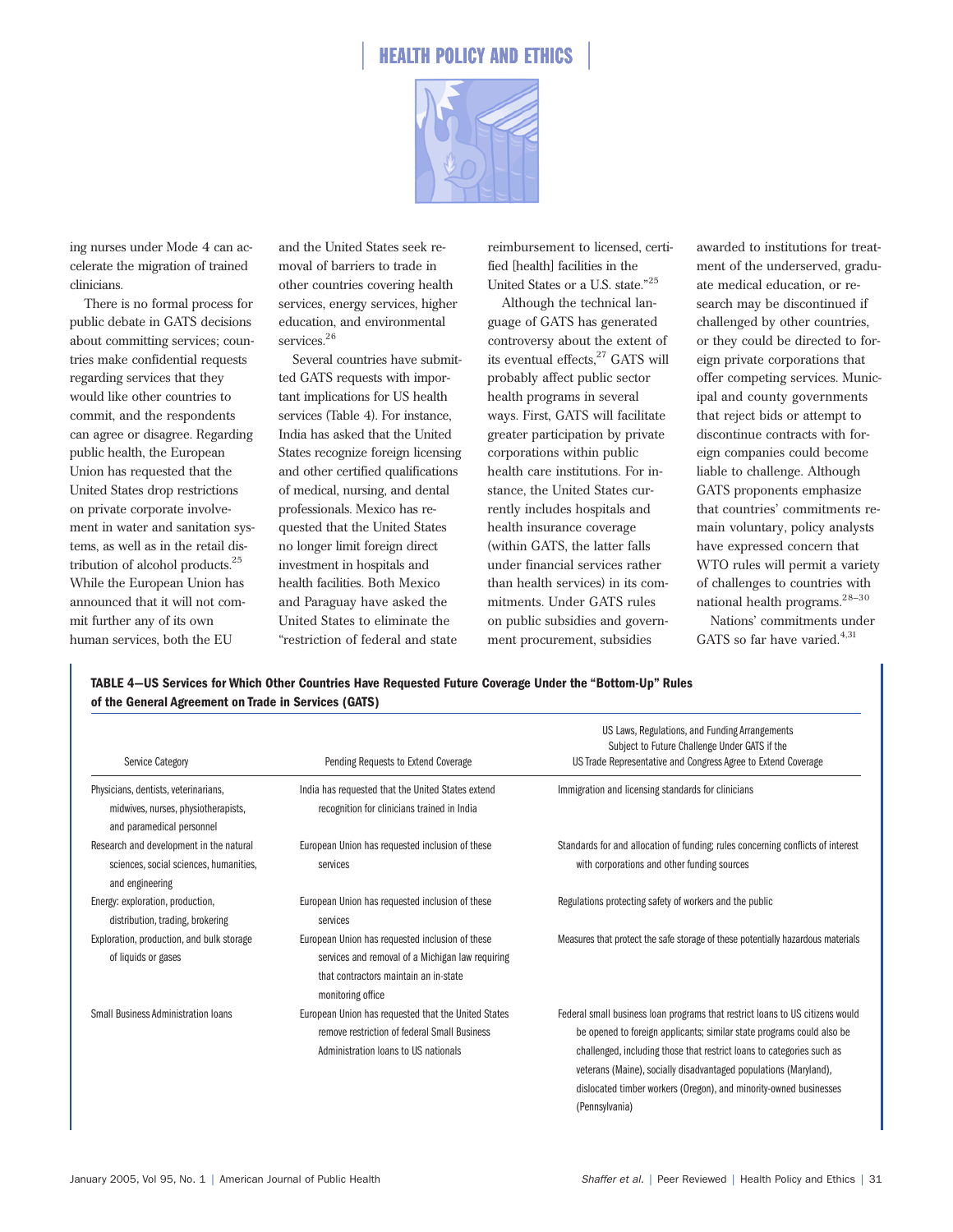

The European Union has committed to including medical, dental, nursing, and hospital services, but not health insurance coverage, which therefore would remain in the public sector. Canada has not committed in regard to any health services. Although the United States has committed for hospital services, health facility services, and health insurance coverage and proposes to expand its commitment under "environmental services" to include wastewater, it has not made commitments in regard to professional licensing, alcohol and tobacco distribution, or drinking water. If the GATS objective of eventually including all services is achieved, however, these limits will prove temporary.32–34 Tables 2–4 presents health-related services in the United States now covered by GATS, and those that could be covered in the future.

#### Agreement on Trade-Related Aspects of Intellectual Property Rights (TRIPS)

The TRIPS agreement protects patents, copyrights, trademarks, and industrial designs across national boundaries. On the basis of the argument that such protections enhance economic incentives for creativity and invention, this agreement covers patented medications and equipment, textbooks and journals, and engineering and architectural innovations for health institutions, as well as computer technologies and entertainment products. TRIPS rules mandate that all WTO member countries implement intellectual property

protections that provide 20 year monopoly control over patentable items. Entry into the WTO required that the United States extend patents from 17 year terms to the WTO's 20 year standard.

TRIPS can limit governments' ability to provide generic medications under publicly funded programs. For instance, federal and state government health programs such as Medicare and Medicaid have paid substantially higher drug prices as a result of these patent extensions. Overall, TRIPS has adversely affected US health care cost containment efforts by extending the period during which purchasers have had to pay higher prices for medications covered by patents.<sup>3,35</sup>

Provisions of TRIPS also could block proposals to reimport affordable prescription drugs from Canada into the United States.<sup>36</sup> Similar provisions have appeared in bilateral agreements such as the Australia Free Trade Agreement.<sup>37</sup>

TRIPS especially affects access to medications for life-threatening conditions in low-income countries. TRIPS rules required most developing countries to change their rules by 2001, while the "least developed countries" must do so by 2016. One policy tool designed to deal with this problem in low-income countries, permissible under TRIPS rules, involves "compulsory licensing." Under this provision, a country may require that a pharmaceutical company obtain a government license to market a needed medication under patent at a lower price than the company

could charge under usual market conditions. The US government has supported efforts under TRIPS to prevent the governments of South Africa, Thailand, and Brazil from initiating compulsory licenses for production of generic alternatives to patented AIDS medications.38–40

As a result of concerns among professionals, legislators, and advocates, the Doha round of WTO negotiations in 2001 involved a proposal to relax some of TRIPS's most severe rules regarding patent protection for medications useful in treating  $AIDS$ .<sup>41,42</sup> Partly by threatening to impose compulsory licensing, Brazil's government obtained low prices from pharmaceutical companies; this change has facilitated improvements in the country's AIDS morbidity and mortality outcomes.<sup>43</sup> In August 2003, the US pharmaceutical industry abandoned its insistence that the relaxed rules apply only to medications for AIDS, tuberculosis, and malaria.44 The resulting agreement has led to WTO control over a complex process for approving lowered medication prices under limited circumstances and leaves the issue of accessible medications in less developed countries unresolved.45–47

#### ACTIONS TAKEN BY PUBLIC HEALTH PRACTITIONERS

Concern about trade policies that cause adverse effects on public health has increased worldwide.48,49 Specific instances of organized resistance have shown that such policies

can be blocked or reversed. For instance, as already described, the coordinated international efforts to expand the availability of AIDS medications in Africa despite TRIPS restrictions led to major changes in trade policies, and, partly by threatening to impose compulsory licensing, Brazil's government helped improve AIDS outcomes through low medication prices.<sup>41</sup> In addition, the campaign to eliminate users' fees in public sector health services and education led to a major change in the World Bank's policies in regard to enhancing privatization and corporate trade in services. Communities in Bolivia have succeeded in reversing the privatization of water supplies. Finally, through a series of protests, a coalition of health professionals, nonprofessional health workers, and patients in El Salvador has repeatedly blocked the privatization of public hospitals.

Alternative projects favoring international collaboration have countered some of the adverse effects of global trade on public health. For instance, the Brazilian Workers Party, which won the country's presidency in late 2002, has emphasized expansion of public hospitals and clinics at the municipal level. Adopting the principle of community participation in municipal budgets, the new government has encouraged strengthening municipal public services and has attempted to limit the participation of multinational corporations in the area of public health. Such efforts have oc-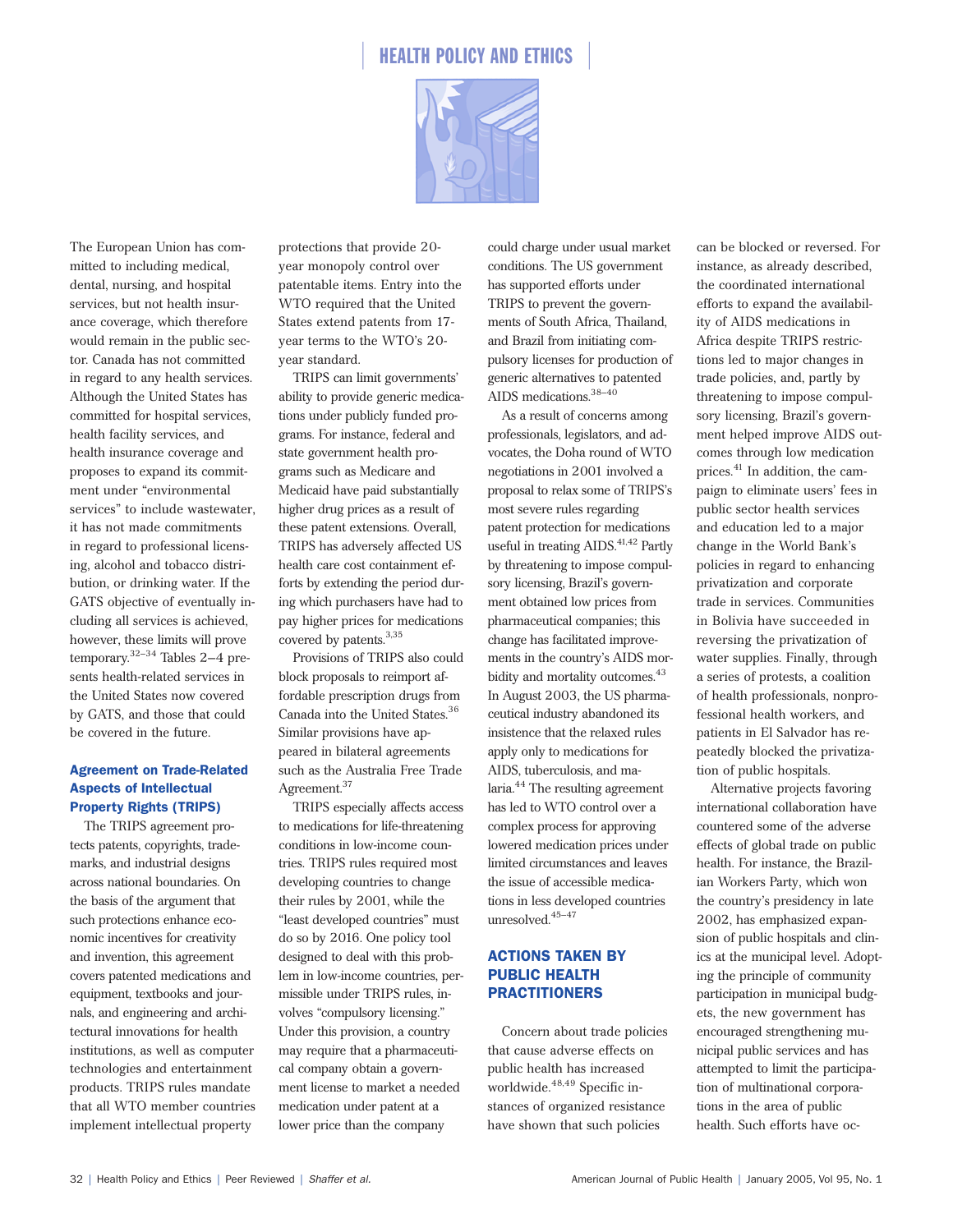

curred in the context of a growing network of organizations that emphasize a strengthened public sector, critically assess the corporatization in health care that international trade agreements encourage, and express concern about the impact of global trade on public health, health services, and democracy.50,51

Because critical trade negotiations are taking place now and in the near future, we recommend that public health practitioners engage in several actions to address the growing challenges of global trade:

• Participate in national and international networks that conduct research, surveillance, and advocacy concerning global trade and public health. • Engage in educational outreach to encourage more informed decisions about the relationships between global trade and public health and to influence the direction of international trade agreements; outreach activities should target (1) professional associations in the areas of public health, clinical medicine, health policy, and allied health professions; (2) state, county, and local health departments; (3) local communities and civic organizations; and (4) elected officials at the federal, state, county, and municipal levels.

• Engage in efforts to introduce the themes just mentioned into the public media.

• Conduct further research on the public health implications of existing and pending trade agreements. • Gain public health representation on advisory committees to

the US Congress and the US Trade Representative.

The Center for Policy Analysis on Trade and Health maintains a listserve on globalization and health and also has posted on its Web site (available at: http://www.cpath.org) brief descriptions and contact information for key organizations attempting to address the public health effects of global trade.

#### CHALLENGES FOR PUBLIC HEALTH

The changing conditions of global trade have raised important challenges for public health, including privatization and reduction of public services; reduced sovereignty of governments in regulating services, medications, equipment, and economic activities that affect occupational and environmental health; and enhanced power of multinational corporations and international financial institutions in policy decisions. Processes that link global trade and health often occur silently, with little attention or representation by legislators, the public media, and health professionals.<sup>18</sup>

Linkages between global trade and public health deserve more critical attention. A growing number of advocacy organizations and professional associations have drawn attention to such linkages. $52-56$  Those concerned with health and security worldwide cannot afford to ignore the profound changes generated by global trade.  $\blacksquare$ 

#### About the Authors

*Ellen R. Shaffer and Joseph Brenner are with the Center for Policy Analysis on Trade and Health, San Francisco, Calif. Howard Waitzkin is with the Department of Family and Community Medicine, and Rebeca Jasso-Aguilar is with the Department of Sociology, University of New Mexico, Albuquerque.*

*Requests for reprints should be sent to Ellen R. Shaffer, PhD, MPH, Center for Policy Analysis on Trade and Health, 98 Seal Rock Dr, San Francisco, CA 94121 (e-mail: ershaffer@ cpath.org).*

*This article was accepted July 1, 2004.*

#### **Contributors**

E.R. Shaffer and H. Waitzkin originated and designed the research and drafted the article. All of the authors participated in data acquisition and interpretation, provided administrative and technical contributions, and contributed to revising the article for content. E.R. Shaffer and H. Waitzkin obtained funding for the study.

#### **Acknowledgments**

This research was supported in part by grants from the National Library of Medicine (grant 1G08 LM06688), the New Century Scholars Program of the US Fulbright Commission, the John Simon Guggenheim Memorial Foundation, the Roothbert Fund, the US Agency for Healthcare Research and Quality (grant 1R03 HS13251), the National Institute of Mental Health (grants 1R03 MH067012 and 1 R25 MH60288), the United Nations Research Institute for Social Development, and the Unitarian Universalist Veatch Program at Shelter Rock.

Ellen R. Shaffer and Joseph Brenner thank Alicia Yamin, Erica Frank, and Kristen Smith for their contributions to this work. Howard Waitzkin and Rebeca Jasso-Aguilar are grateful to Ron Voorhees, Carolyn Mountain, Celia Iriart, Angela Landwehr, Francisco Mercado, and Lori Wallach for their contributions to this project.

**Note.** The views expressed in this article do not necessarily represent those of the funding agencies.

#### **References**

1. World Trade Organization. General agreement on trade in services. Available at: www.wto.org/english/docs\_e/

legal\_e/26-gats.doc. Accessed May 28, 2004.

2. Kickbusch I. The development of international health policies—accountability intact? *Soc Sci Med.* 2000;51:979–989.

3. Wallach L, Woodall P. *Whose Trade Organization?: A Comprehensive Guide to the WTO.* New York, NY: New Press; 2004.

4. Drager N, Vieira C, eds. *Trade in Health Services: Global, Regional, and Country Perspectives.* Washington, DC: Pan American Health Organization; 2002.

5. Wallach L. Accountable governance in the era of globalization: the WTO, NAFTA, and international harmonization of standards. *University Kansas Law Review.* 2002;50:823–865.

6. Bello W. Reforming the WTO is the wrong agenda. In: Danaher K, Burbach R, eds. *Globalize This!* Monroe, Maine: Common Courage Press; 2000: 103–119.

7. Anderson S. *Seven Years Under NAFTA*. Washington, DC: Institute for Policy Studies; 2003.

8. Carnegie Endowment for International Peace. NAFTA's promises and realities: lessons from Mexico for the hemisphere. Available at: http://www. ceip.org/files/pdf/NAFTA\_Report\_ ChapterOne.pdf. Accessed May 28, 2004.

9. Nadal A, Aguayo F, Chávez M. Los siete mitos del TLC: lecciones para América Latina. Available at: http:// www.jornada.unam.mx. Accessed November 18, 2003.

10. Homedes N, Ugalde A. Globalization and health at the United States– Mexico border. *Am J Public Health.* 2003;93:2016–2022.

11. Epstein R. *Takings: Private Property and the Power of Eminent Domain.* Cambridge, Mass: Harvard University Press; 1985.

12. US Dept of State. Metalclad Corporation v. United Mexican States. Available at: http://www.state.gov/s/1/ c3752.htm. Accessed May 28, 2004.

13. Sforza M. MAI and the Metalclad case. Available at: http://www.canadianliberty. bc.ca/relatedinfo/metalclad.html. Accessed May 28, 2004.

14. Greider W. The right and U.S. trade law: invalidating the 20th century. *The Nation.* October 15, 2001:21–29.

15. Free Trade Area of the Americas.